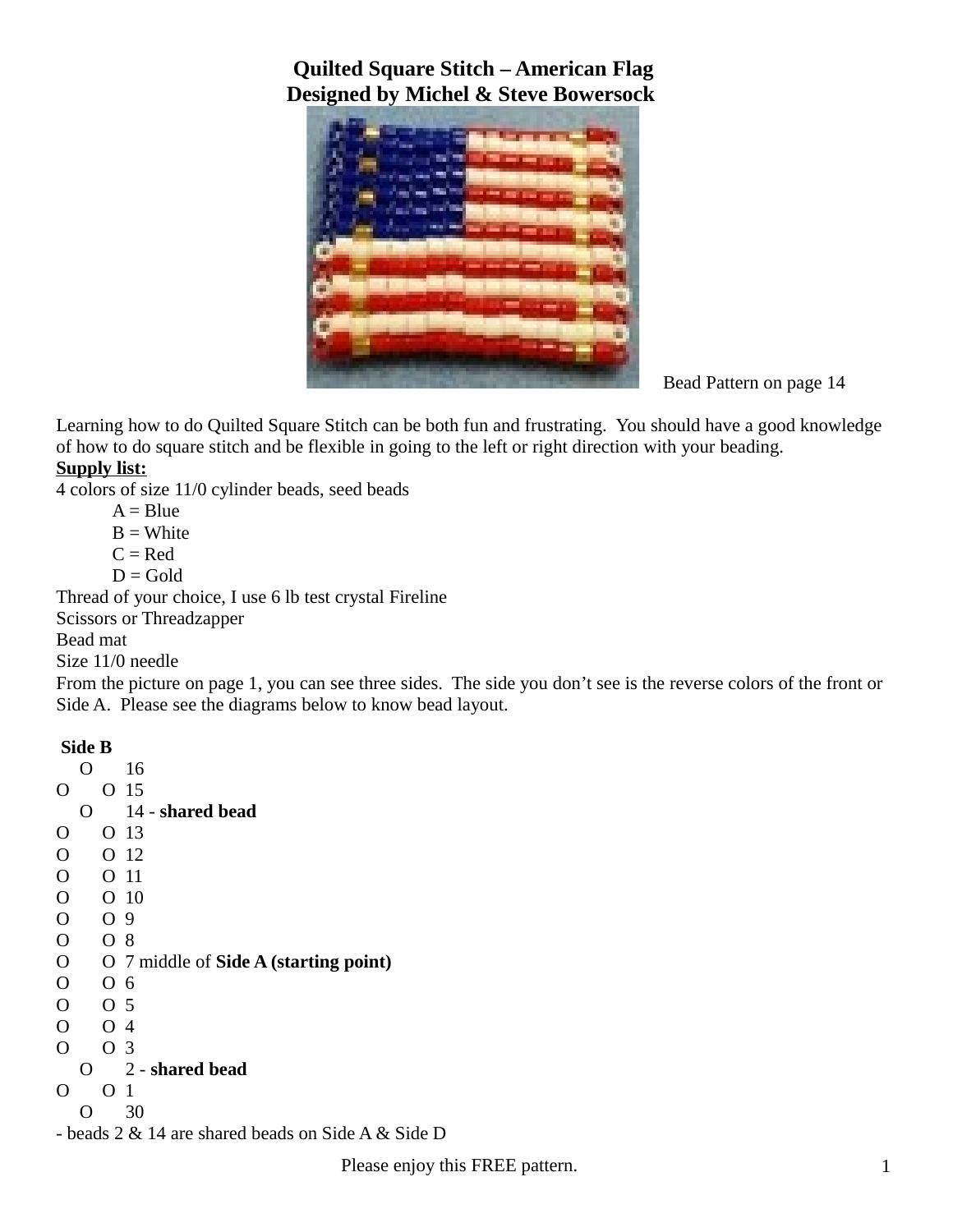| Side B         |   |   |                 |                  |  |  |  |  |  |
|----------------|---|---|-----------------|------------------|--|--|--|--|--|
|                | O |   | 16              |                  |  |  |  |  |  |
| ( )            |   | O | 17              |                  |  |  |  |  |  |
|                | Ο |   |                 | 18 - shared bead |  |  |  |  |  |
| O              |   | O | 19              |                  |  |  |  |  |  |
| O              |   |   | O <sub>20</sub> |                  |  |  |  |  |  |
| $\overline{O}$ |   |   | O 21            |                  |  |  |  |  |  |
| $\overline{O}$ |   |   | O 22            |                  |  |  |  |  |  |
| $\overline{O}$ |   |   | O 23            |                  |  |  |  |  |  |
| $\overline{O}$ |   |   |                 | O 24 Side C      |  |  |  |  |  |
| $\overline{O}$ |   |   | O <sub>25</sub> |                  |  |  |  |  |  |
| $\overline{O}$ |   |   | O <sub>26</sub> |                  |  |  |  |  |  |
| $\overline{O}$ |   |   | O 27            |                  |  |  |  |  |  |
| $\overline{O}$ |   |   | O 28            |                  |  |  |  |  |  |
| Ô              |   |   | O 29            |                  |  |  |  |  |  |
|                | O |   |                 | 30 - shared bead |  |  |  |  |  |
| O              |   |   | O 31            |                  |  |  |  |  |  |
|                | ∩ |   | 32              |                  |  |  |  |  |  |
| Side D         |   |   |                 |                  |  |  |  |  |  |

There are 4 sides – Side A (11 beads), Side B (1 bead), Side C (11 beads) and Side D (1 bead). Although you count 32 beads around the pattern, there are only actually 30 beads used because two beads are shared on each side.



To begin with get a comfortable length of thread (one wingspan plus a little more. Put a stopper bead about 18 inches from the end. You will use this length later for Row 13.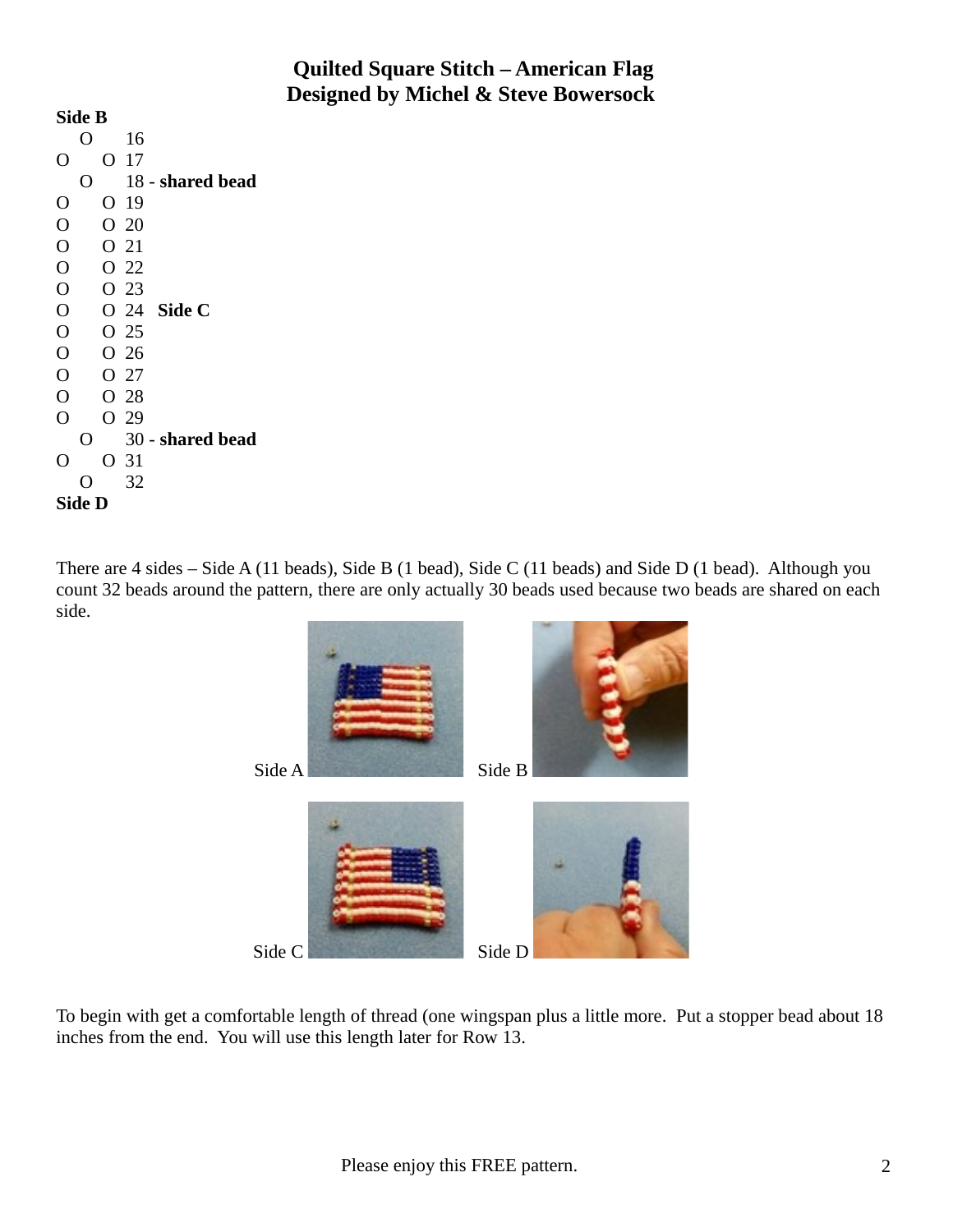#### **Row 1**:

This row starts with the Color B beads (white stripe). Rows 12 & 13 (red stripes) will be done later. Pick up 4 B beads.



Slide the beads next to the stopper bead.



Now go thru the very first bead you put on (sitting next to stopper bead). That is now Side B.



Now pick up eleven more beads for Side A.



Slide them next to the first four beads. Your project should look like this now.

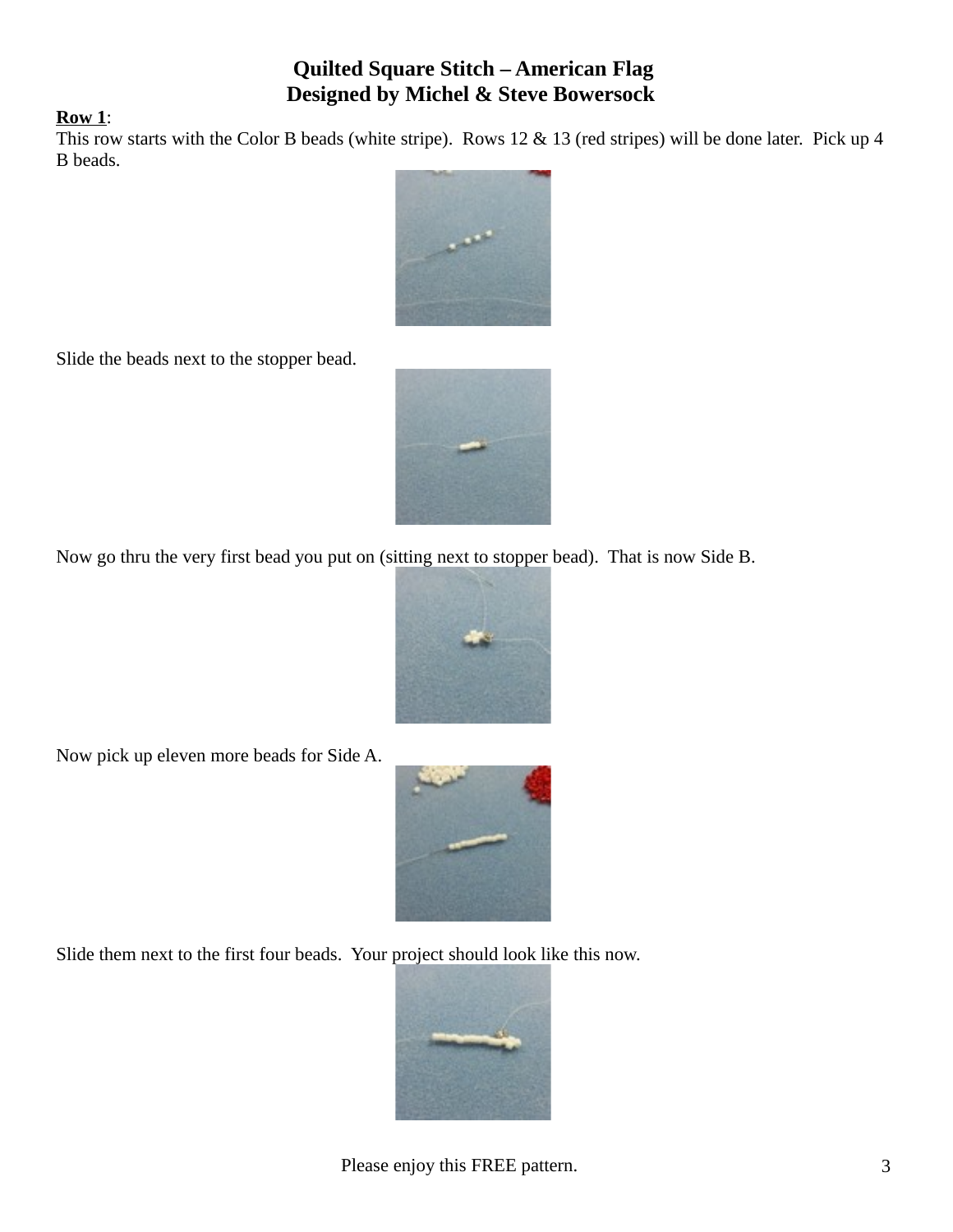**Row 1**: continued

Pick up four more beads to do Side C and come back thru first bead of this grouping to complete this step.



Be sure to use just enough tension on your thread to pull beads tight but not so tight as to break the thread.



Now you need to pick up eleven more beads for Side D.



Slide these beads to the end of the thread and put needle thru the bead before the three end beads. Pull tight.



Now go thru the three end beads and the single bead again and you should be on Side A.

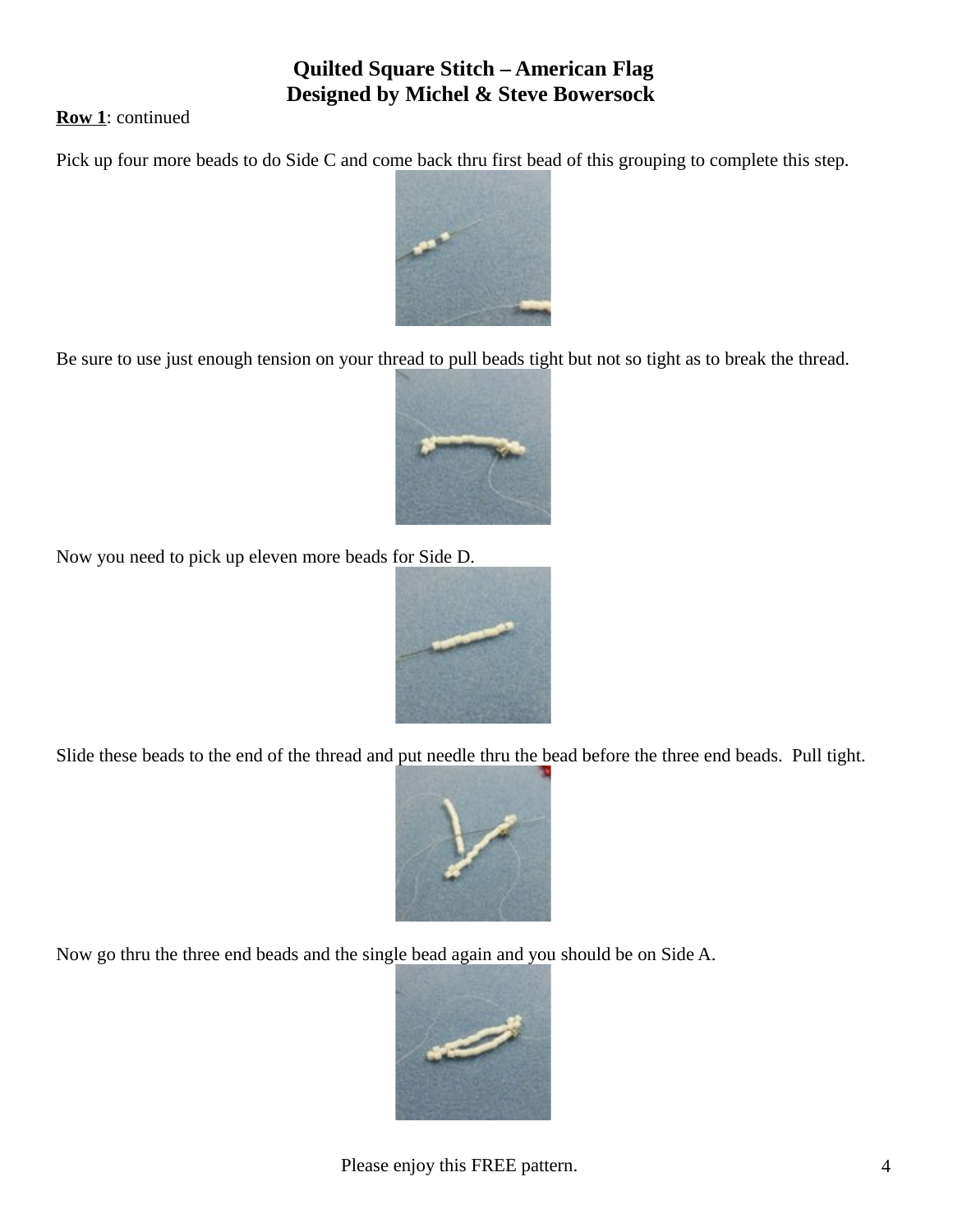**Row 1**: continued

Continue thru the first six beads and come up between beads 6 & 7. This will be your starting point for each row. You will either be beading to the LEFT or to the RIGHT.



Can you see where the thread is coming out to start square stitching your first row?



**Row 2**: (red stripe)

If you turn this page upside down, you will see that you will be going to the LEFT here. But, if you prefer to go RIGHT instead, keep track of which way you are going on your pattern.



Continue square stitching one bead to the previous row..



Now square stitch the single shared bead.



Please enjoy this FREE pattern. 5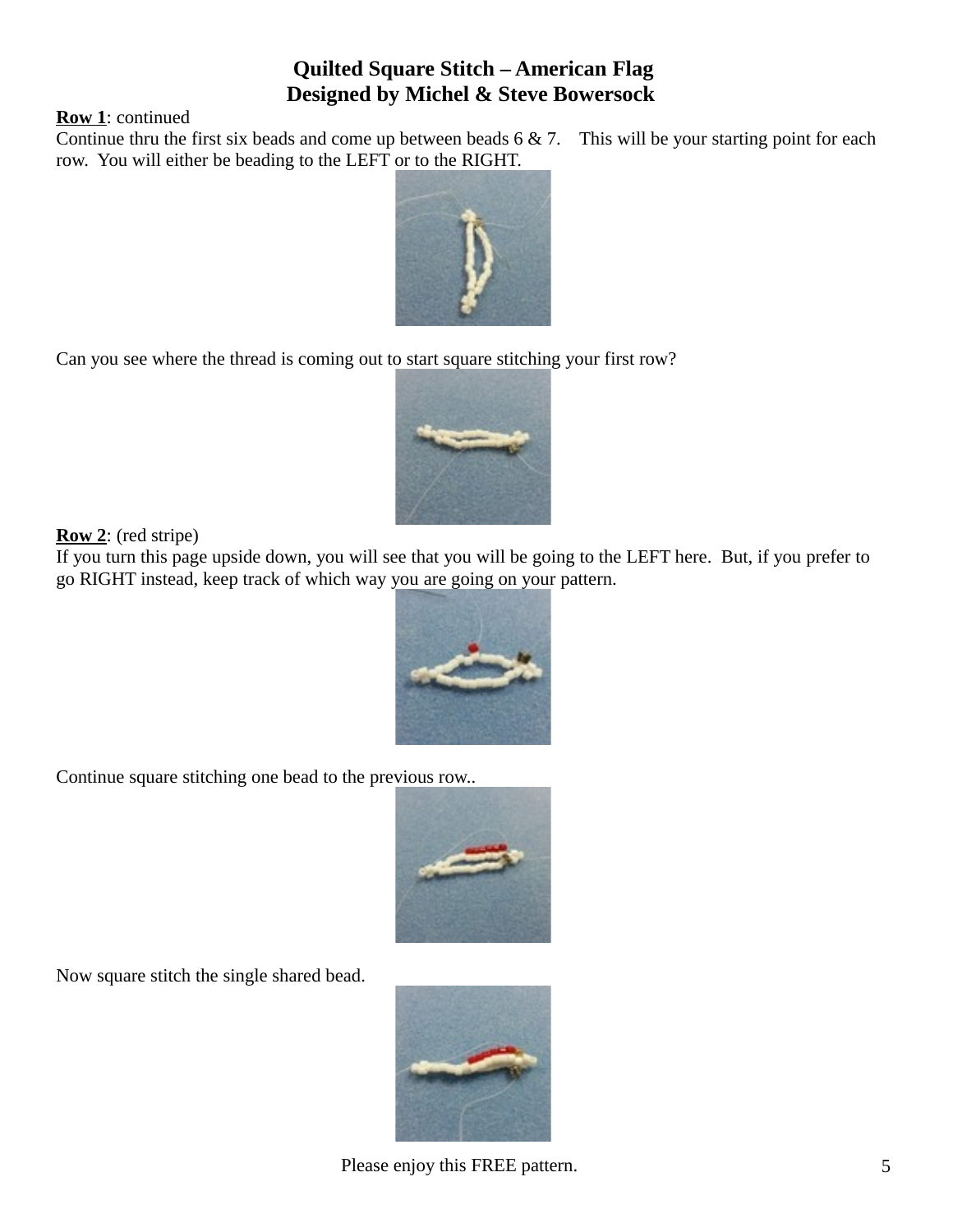**Row 2**: continued

Now square stitch the 1<sup>st</sup> of the three beads on this end for Side B.



Next square stitch the  $2<sup>nd</sup>$  of the three beads on this end.



Now square stitch the 3<sup>rd</sup> of the three beads on this end. Notice how nicely they sit on top of the other beads?



Ok, now take your needle thru the shared bead and square stitch to the one below. I have found that this actually helps to center the shared bead in the project. You'll find that the three end beads are flexible and will move slightly to allow you to do this. However, if you find yourself going thru one of the 3 beads – just back out of that bead only and go thru single bead again to complete the square stitch. You will do this for each end.

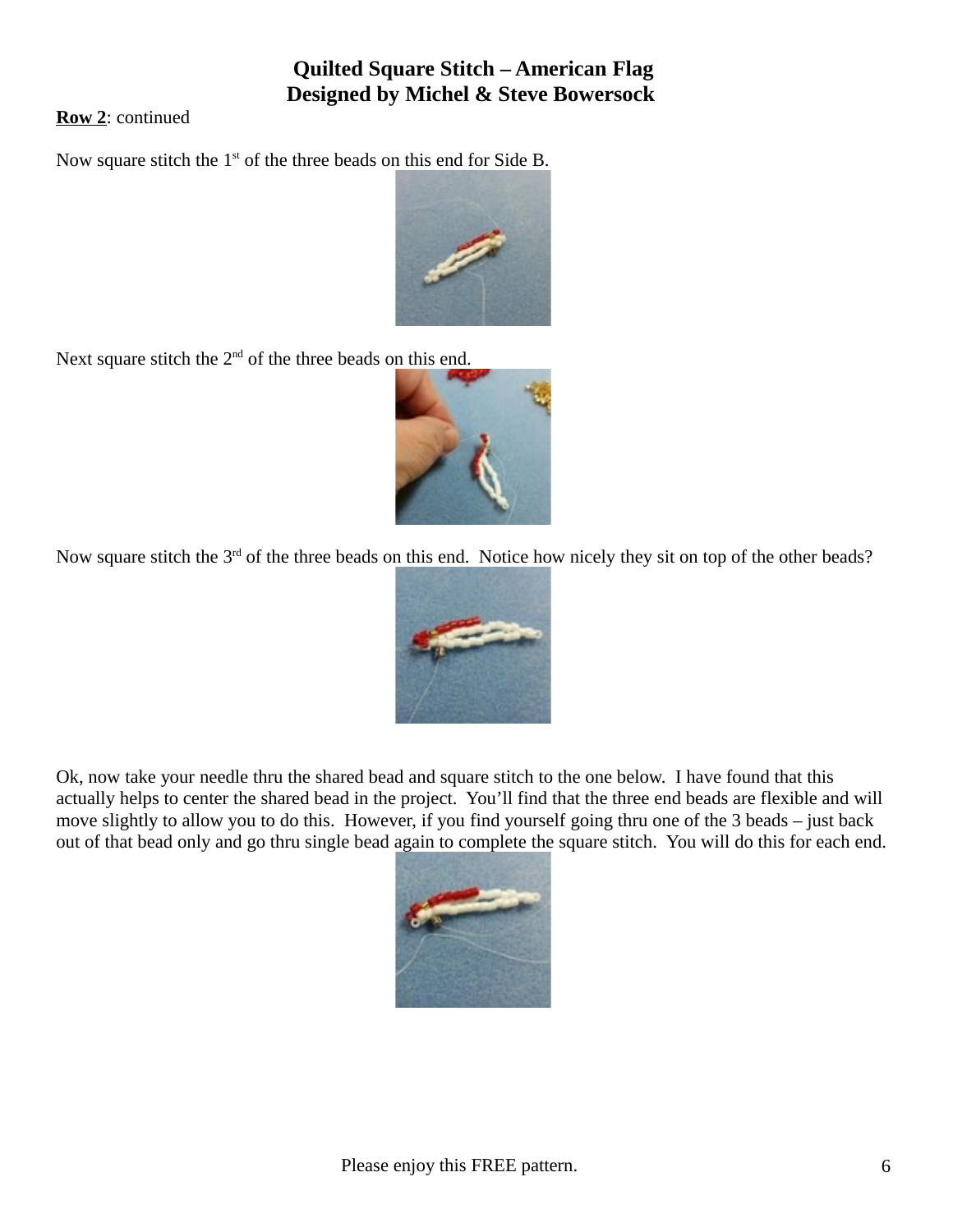**Row 2**: continued

Now you need to square stitch the 11 beads on Side C.



Continue to square stitch this side.



Square stitch the single shared bead.



Now square stitch the  $1<sup>st</sup>$  of three beads on this end or Side D.



Next square stitch the 2<sup>nd</sup> of three beads on this end or Side D.

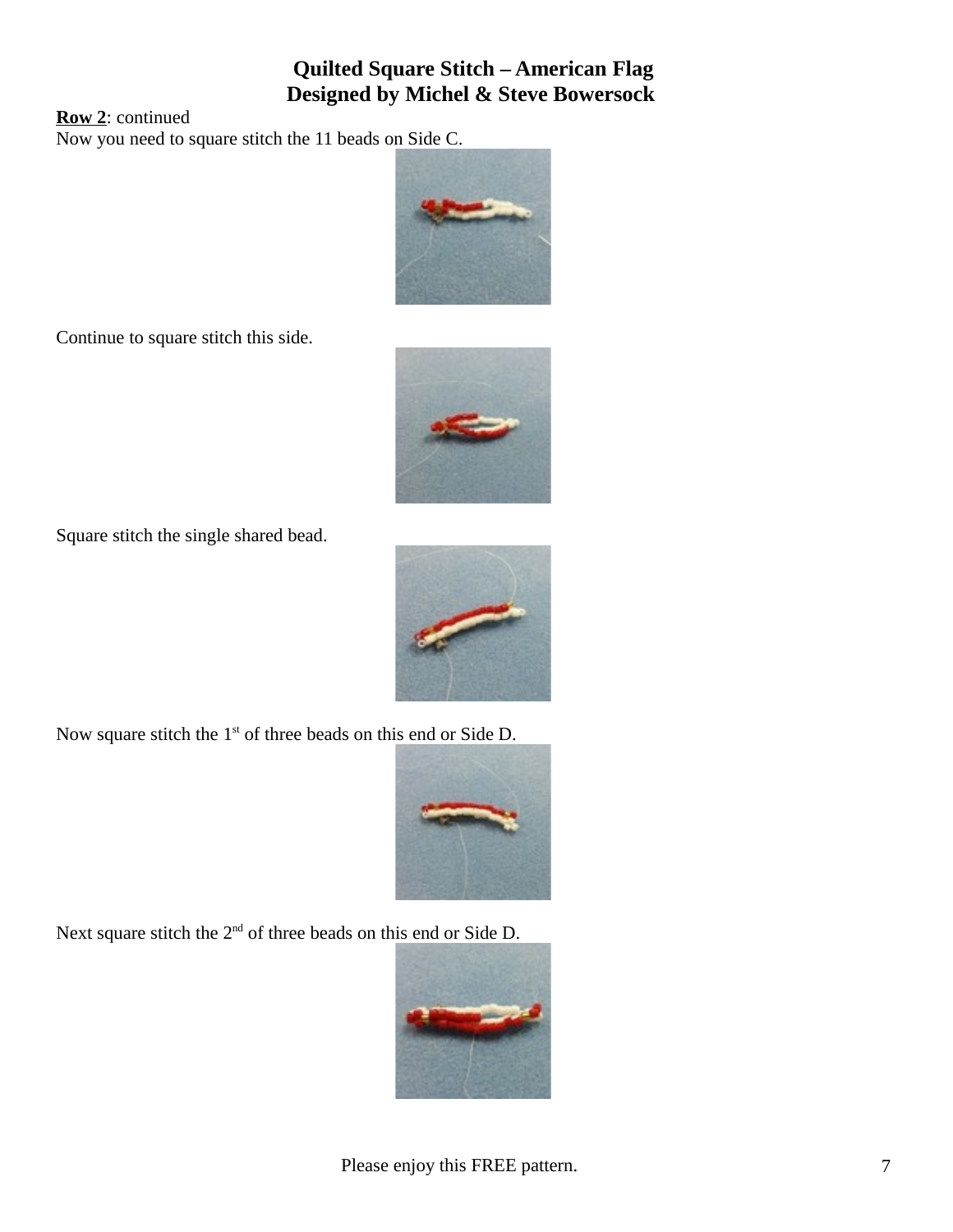#### **Row 2**: continued

Now square stitch the 3<sup>rd</sup> bead on this end or Side D and take your needle thru the single shared bead. Now square stitch this one as well.



Now you are ready to continue square stitching Side A with 5 more beads..



Square stitch the last of the five beads to end the row but you are not where you need to be for the next row..



Now to Step up to the next row, you need to go thru the very first bead you put on this row. This is your starting point for each and every row. And for the next row you will be beading in the opposite direction. Left now going RIGHT or Right now going LEFT



Helpful Hint - Please take a few moments after each row to make sure that there are no threads showing especially on the shared beads. This is the time to fix those mistakes.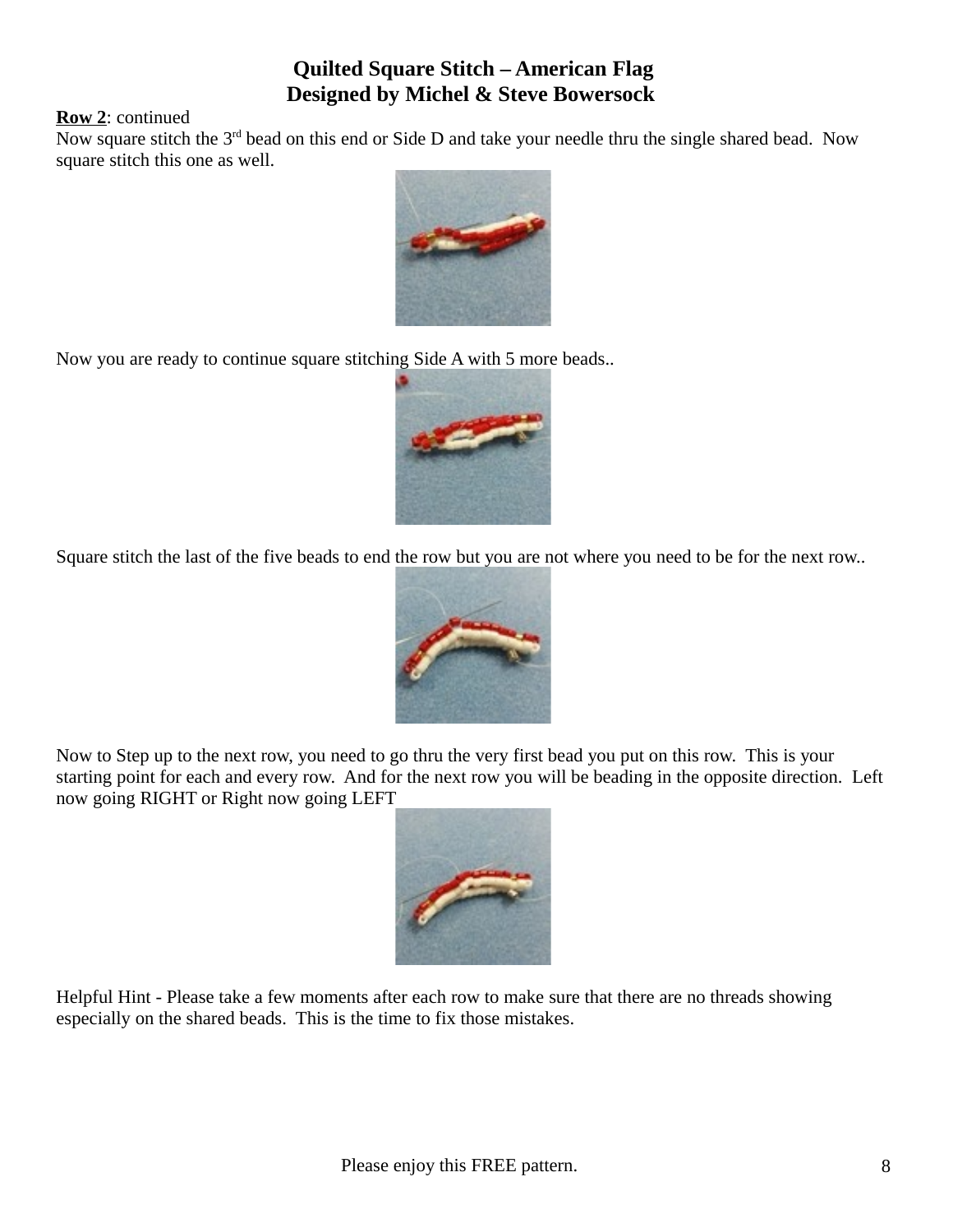**Row 3** (white stripe)

This row is done just like the previous row. Square stitch one bead at a time and do the single shared beads twice.



Continue square stitching beads for this row.



















After you finish this row, take a few moments to look over your work to see how well the beads are sitting on top of each other and that there are no mistakes that need to be fixed at this time



Please enjoy this FREE pattern. 9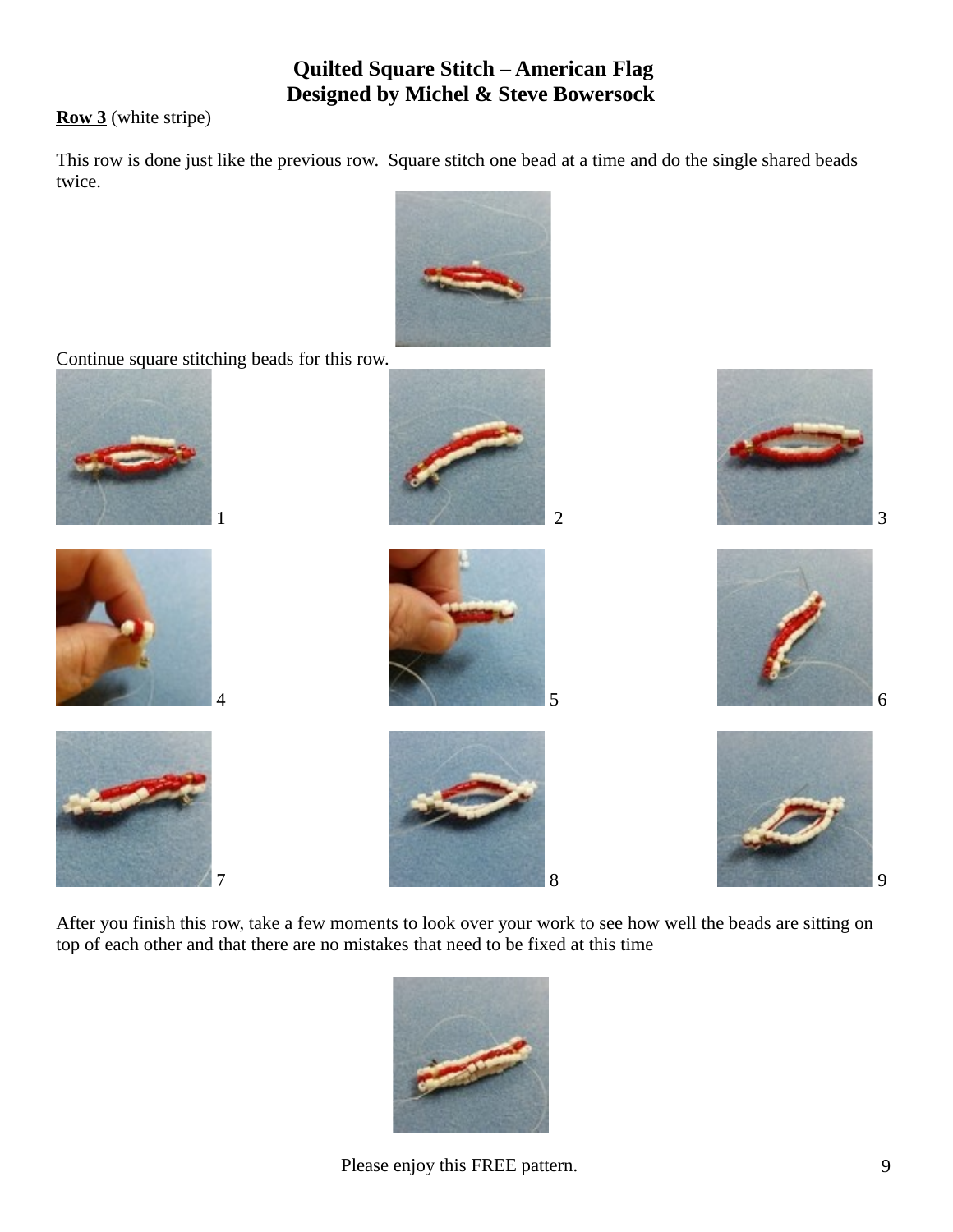#### **Row 4** (red stripe)

Square stitch this row as you have the previous rows. You'll notice with this row that your project begins to straighten up. It's pretty flexible but that will change when rows 12 & 13 are added.

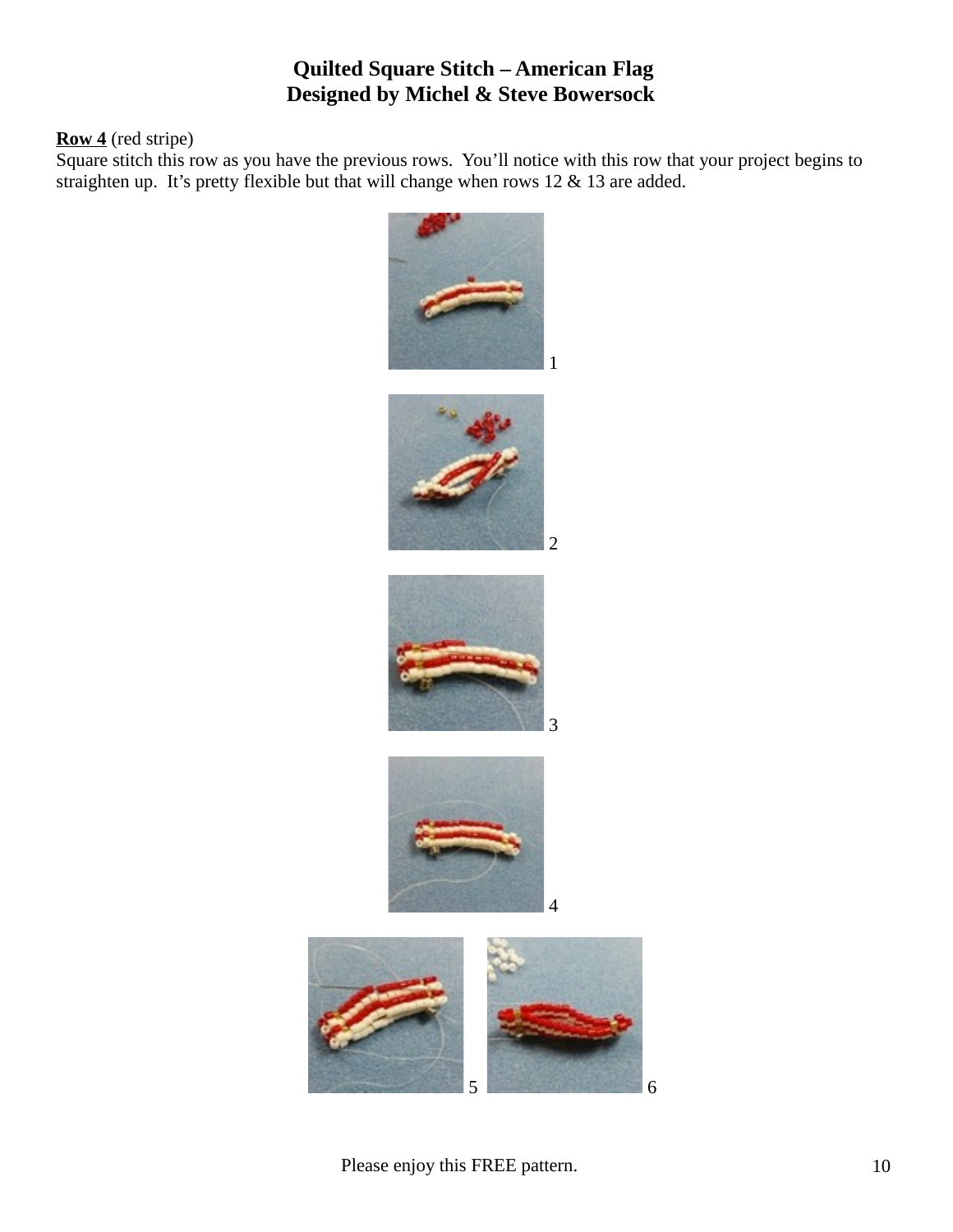**Row 5**:(white stripe)

This is how your bead piece should look after this row is completed.



**Row 6**: (begins the blue portion of the flag + red stripe)



**Row 7**: (continues blue portion of the flag + white stripe)



**Row 8**:- this is a repeat of Row 6

**Row 9**:- this is a repeat of Row 7

**Row 10**:- this is a repeat of Row 6

**Row 11**:- this is a repeat of Row 7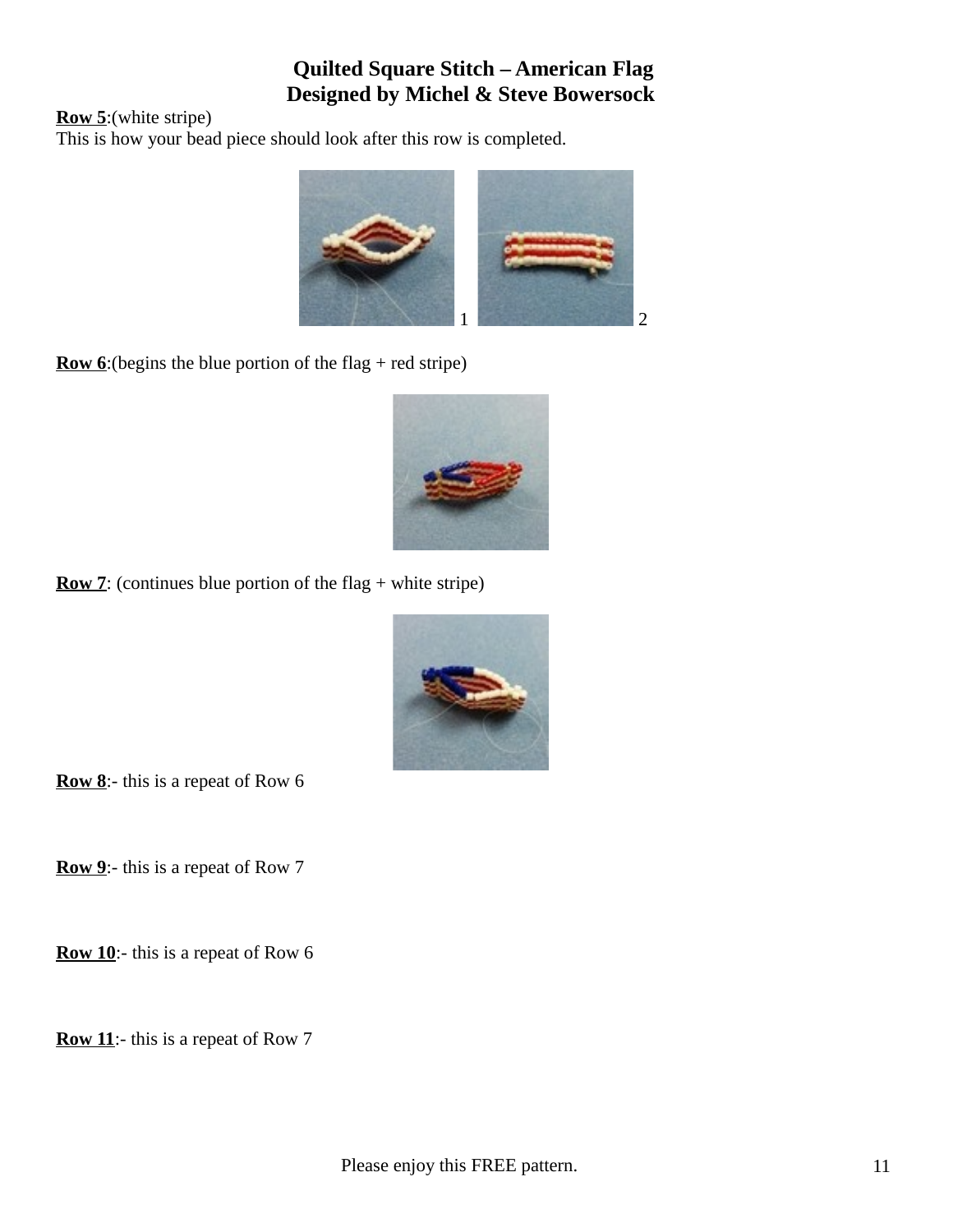#### **Row 12** (Top red stripe)

You have now reached the top row red stripe of your Square Stitch American Flag bead piece. This is where you will join Sides A & C together. Keep in mind that you only have to square stitch new beads to either Side A or Side C. You'll need to change your starting location for this row only to have your needle & thread come out before the shared bead. Now square stitch 11 beads of Side A. Next square stitch the single shared bead and then each of the three end beads. Now square stitch the single shared bead on this side. Now for Side D, you will share the beads from Side A to use also on Side D. When you are finished with this row, you will see that the two shared beads line up perfectly with the 11 beads from Side A & Side D. In the picture below, I have square stitched the 11 beads on Side A.



In the picture below, I am showing you the 11 beads already square stitched as well as the single shared bead square stitched (twice) and the three end beads. Now it's time to square stitch Side D to the new beads to close this top end.



See how nice this looks all closed up? Time to weave in this thread and close up the other end.

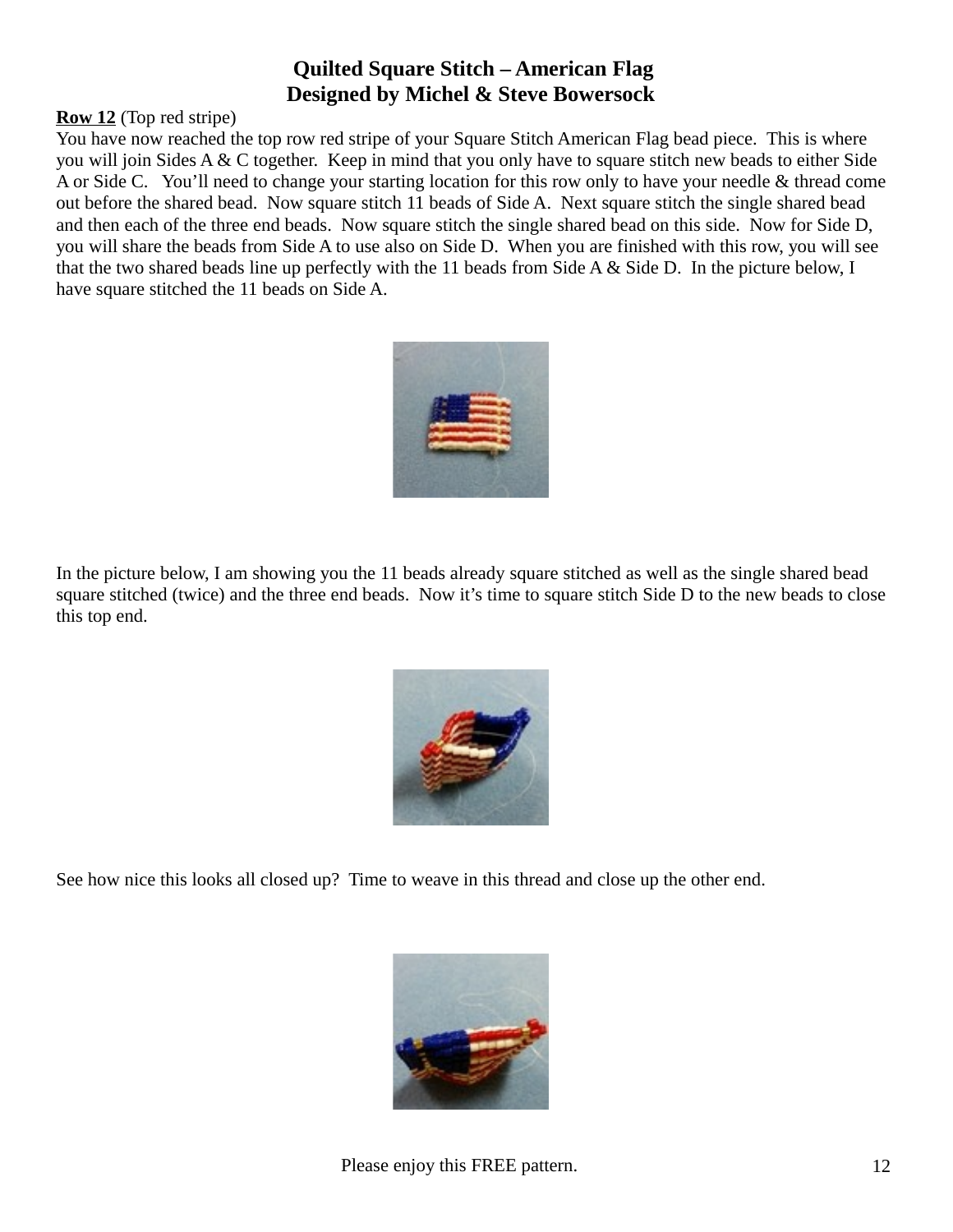#### **Row 13:** (very  $1^{st}$  red stripe)

Remove your stopper bead and thread your needle to begin this final row of your bead piece. Again for this row only, you will be using a different starting point. Is your thread coming out at one end of eleven beads but before the shared bead? If it isn't, please go thru the beads to get to this point. Now square stitch one side of eleven beads, shared bead, three end beads and shared bead again. Now it's time to join Side A & Side C for the final time by using the eleven beads used on the other side. Continue to square stitch one bead at a time finishing up the other end of shared bead, 3 end beads and shared bead again. Go thru the first few beads of the first eleven beads you did first. Now weave in your thread on this end.

In the picture below, I have square stitched the first eleven beads on this row that will be shared with the other side.



Your bead piece is now completed. Your beading should look very similar to the pictures below. This would make a nice pendant to wear around your neck. You could string some beads and attach at end beads for example.







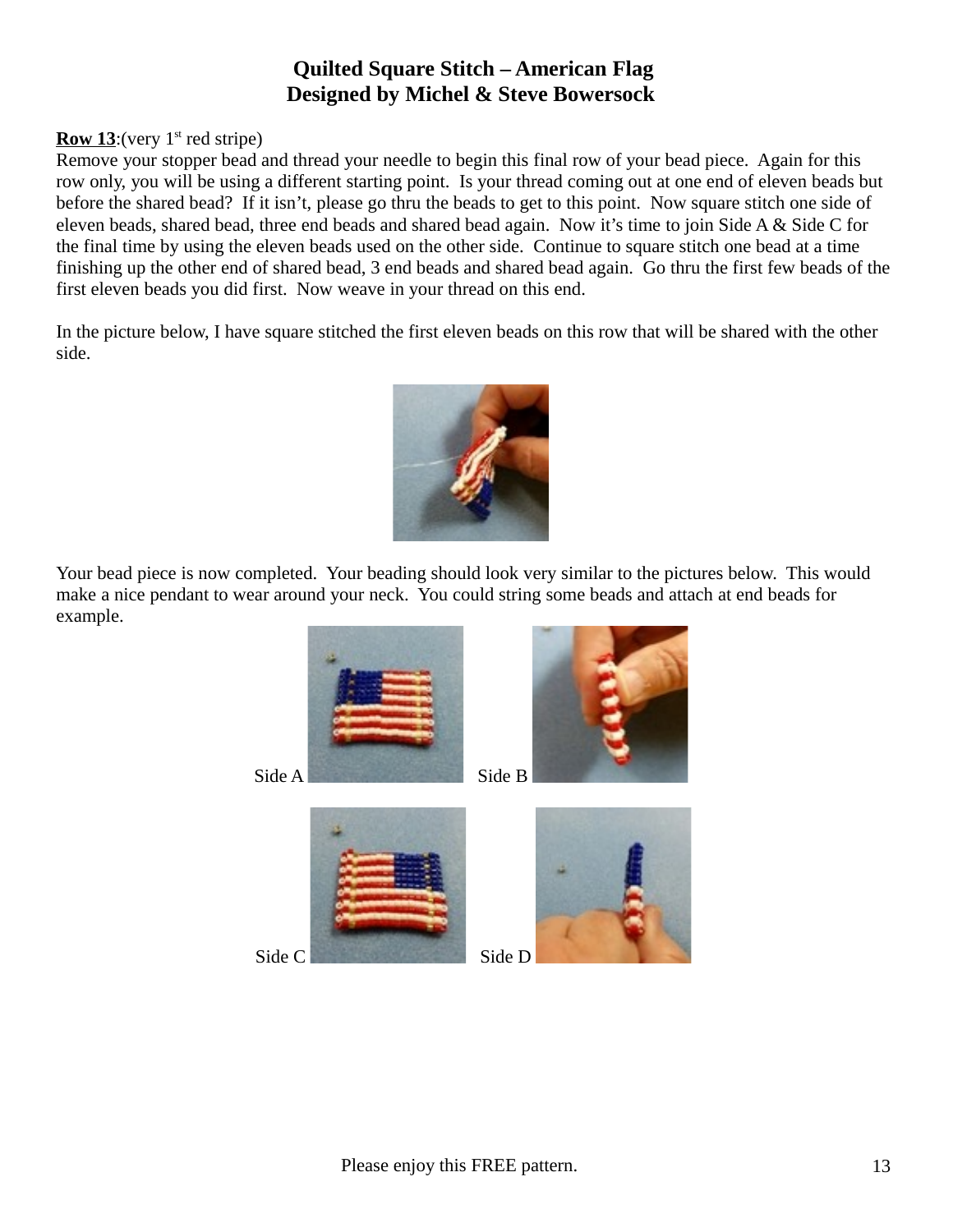



#### **Helpful Hints:**

- Have no threads showing on top of single shared beads. That might mean that you didn't go thru that bead for the 2<sup>nd</sup> time or your thread may have got caught on the end beads. Important to check after each row.
- It might be helpful to go thru the middle between Side A & Side C when square stitching the single shared bead.
- I find it helpful to lay out the beads for each row before I bead them.
- Try to keep your tail thread out of your way by putting it in a small plastic bag until it's needed or wrap around a piece of paper.
- This pattern looks like there are 32 beads but actually only 30 are used. You share the outside gold rows on each side as one bead. And, the two inside gold rows are shared on each side, too.
- It's best to add thread on either Side A or Side C for ease of beading.

When you are finished with your bead piece, I would love to see it. Please email me – michel@mutternet.com.